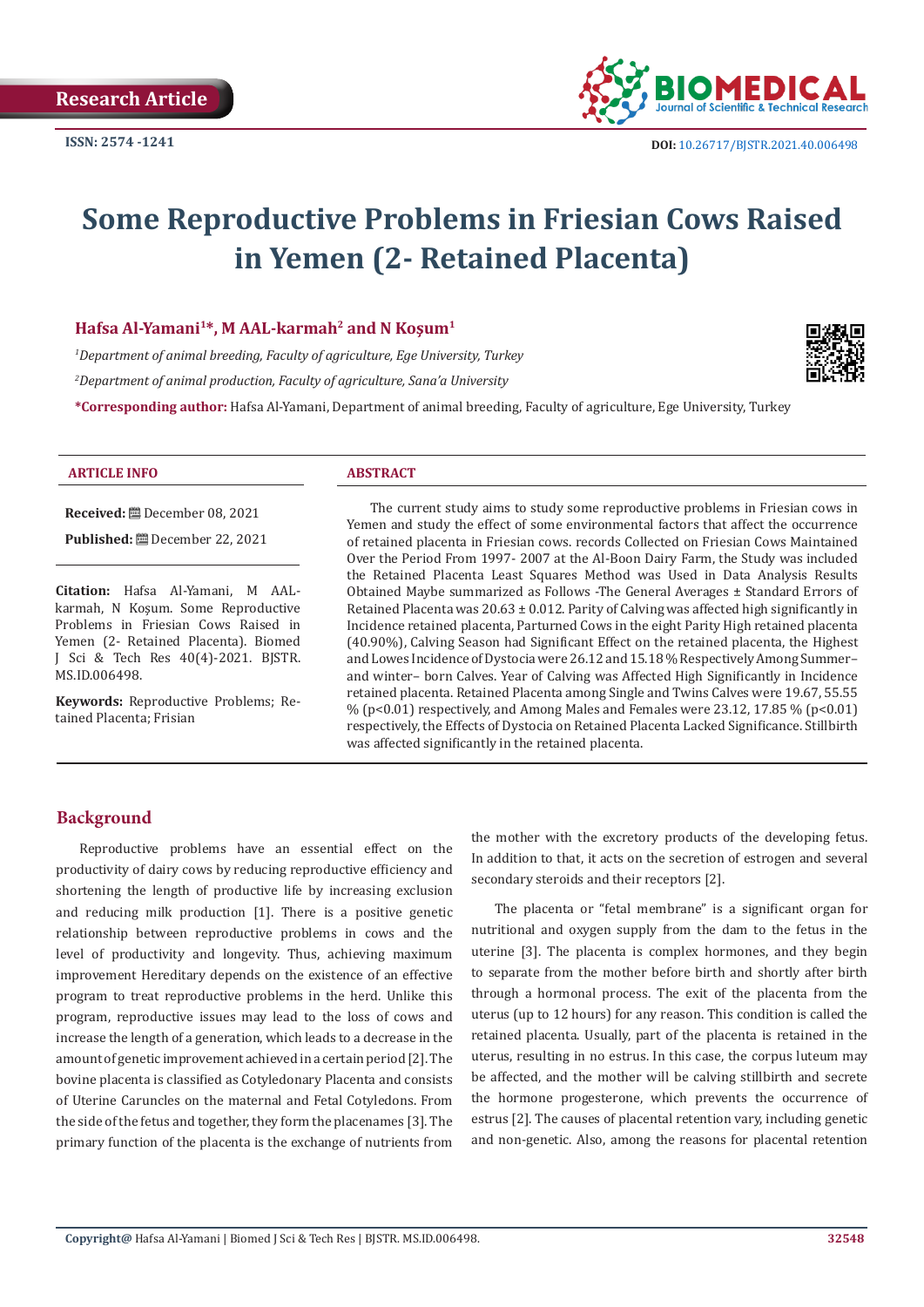is a lack of mineral salts, vitamin B, A, and selenium, as well as miscarriage [2,4] in addition to germs and diseases that result from these reasons, the shortage of the productive herd and the low productivity of the births and milk yield [5].

Twin births and prolonged pregnancy are also influences that cause placental retention (183 and disease problems that lead to retention of the placenta [6]. And since the future of the cattle herds depends mainly on choosing the right way to raise and raise wheels and strong-bodied cows to replace the excluded cows, this is one of the essential foundations. Because this reproductive problem represents a significant obstacle to most cattle breeding farms and due to the lack of studies in Yemen that have been subjected to placenta retention as a reproductive problem in dairy cows (Friesian) raised in Yemen, this study aimed to study placental retention in Friesian cows raised in Al-Bun farm in Amran governorate. It also aims to study the effect of some environmental factors on the occurrence of this reproductive problem.

#### **Materials and Working Methods**

#### **Management and Reproduction**

The study was carried out on a herd of Friesian cows raised in the Al-Bun farm of the Agricultural Cooperative Union located in the bottom of Al-Bun, Amran Governorate, approximately 50 km (northwest of Sana'a). The farm was established in 1993 with 40 heads of cows obtained from the Rasbbah farm in Dhamar governorate and fifty heads. (50 from the Netherlands, and the number of the herd at the time of the study was 505 cows. Estrus is monitored and detected in the barns by veterinary monitors and workers on the farm during the day and night, and estrus is monitored in the farm. In the case of the detection of estrus, the cows are naturally inseminated in the barns. The first insemination process is carried out depending on age and weight, so they are vaccinated at the age of 18 months with a weight of not less than 400 kg. If the weight is less, the vaccination process is delayed until they reach the appropriate weight. There is a health and preventive program as all farm animals are vaccinated against FMD twice a year, and the cows are examined periodically for investigation. On brucellosis and weaning vaccinations against Brucella after weaning (the feeding program was discussed in the first part of the research).

## **How To Deal with the Retention of the Placenta in the Farm**

The appearance of retention of the placenta is more common in the case of twin deliveries and cases of miscarriage after 12 hours of birth, and in the case of delaying the descent of the placenta, a veterinary intervention is performed to remove it, so retention of the placenta is dealt with according to the following steps:

**1.** Removal of the placenta by specialists and veterinarians'

healthy way.

- **2.** Putting uterine capsules into the uterus is an antibiotic.
- **3.** Do a uterine massage to expel dirt.
- **4.** Washing the uterus with iodine solution.
- **5.** Injecting the cow that was exposed to the retention of the placenta with appropriate short-acting antibiotics, and the antibiotic may be re-used if signs of inflammation appear in the uterus.

#### **Statistical Analysis**

According to a mathematical model, the birth records of 1008 observations of placental retention were analyzed using the General Linear Model method. The analysis was done on the basis that the studied trait is a binary trait (yes or no) according to [7] did and [8] according to the following model.

 $Yijklmn = \mu + Ri + Sj + Tk + Vi + Xm + Zn + Yo + Eijklmn$ 

- Yijklmn= The studied characteristic (placental retention rate), where they gave a symbol (0) for cows that did not experience placenta retention and a sign [9] for cows that were exposed to placental retention.
- • μ=the general average of the studied trait.
- $Ri =$ effect of parity of calving  $[9-12, 13, 6, 4, 8, 14]$ .
- Si=effect of the season of calving (winter, spring, summer, autumn).
- Tk=the effect of the calving year, and it contained 11 years (from 1997 to 2007).
- Vi=the effect of the type of calving (single twin).
- Xm= the influence of sex of calving (male-female).
- Zn= the effect of Dystocia (cows with calving dystocia  $-$  cows without calving dystocia).
- Yo= effect the stillbirth (cows whose births were stillbirth cows that not still their births).
- Eijklmno= The effect of random error, which assumes an independent normal distribution with a mean of 0 e σ2.

#### **Results**

#### **Some of the Factors Affecting Placental Retention**

The general mean ± standard error of placental retention was  $20.63 \pm 0.0121\%$ . (Table 1), and that the increase in this rate on the farm reflects a defect in management. That placental retention is affected by nutritional factors [2], environmental, genetic, and physiological, and the effect of maternal births, abortions, and length of pregnancy [15].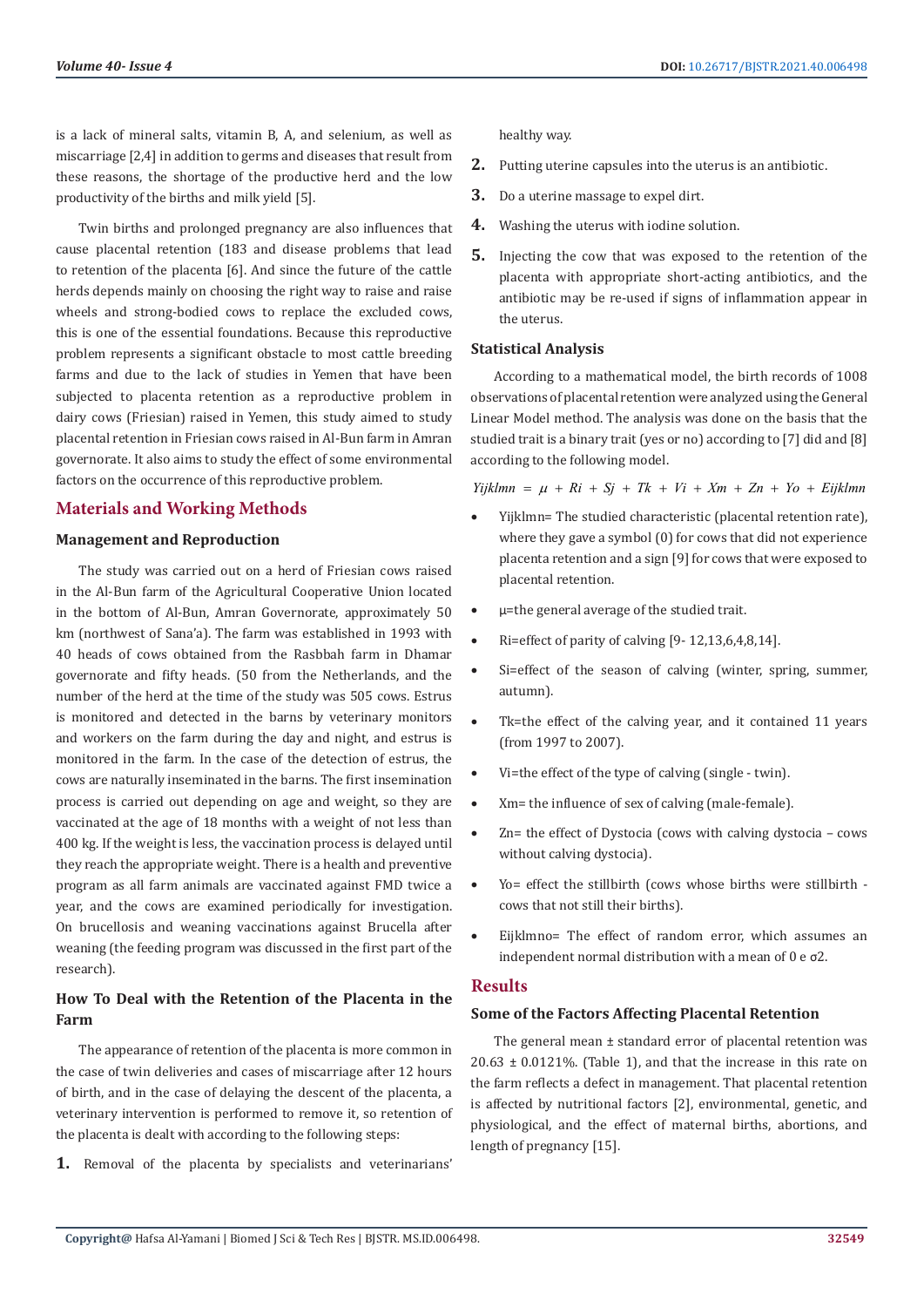| <b>Influencing Factors</b> | <b>Influencing Factors</b> | <b>Number</b> | <b>Squares Averages ± Standard</b> |
|----------------------------|----------------------------|---------------|------------------------------------|
|                            |                            |               | <b>Error</b>                       |
| Overall Average            |                            | 1008          | $0.012 \pm 20.63$                  |
| Parity of Calving          | $\,1\,$                    | 172           | $0.06 \pm 11.63$ <sup>d</sup>      |
|                            | $\mathbf{2}$               | 173           | $0.06 \pm 13.29$ cd                |
|                            | $\mathbf{3}$               | 177           | $0.06 \pm 14.69^{cd}$              |
|                            | $\overline{4}$             | 161           | $0.06 \pm 23.6$ cb                 |
|                            | 5                          | 118           | $0.07 \pm 27.12$ <sup>b</sup>      |
|                            | $\boldsymbol{6}$           | 86            | $0.07 \pm 30.23$ <sup>b</sup>      |
|                            | $\boldsymbol{7}$           | 55            | $0.08 \pm 29.09$ <sup>b</sup>      |
| Season of Calving          | 8                          | 66            | $0.07 \pm 40.90^{\rm a}$           |
|                            | Winter                     | 247           | $0.06 \pm 15.39^{\rm b}$           |
|                            | Spring                     | 299           | $0.06 \pm 20.41$ <sup>ab</sup>     |
|                            | Summer                     | 309           | $0.06 \pm 26.21$ <sup>a</sup>      |
|                            | Autumn                     | 153           | $0.06 \pm 18.30^{\rm b}$           |
| Year of Calving            | 1997                       | 15            | $0.12 \pm 6.67$ c                  |
|                            | 1998                       | 31            | $0.09 \pm 6.45$ <sup>c</sup>       |
|                            | 1999                       | 41            | $0.08{\pm}7.31^{\circ}$            |
|                            | 2000                       | 72            | $0.07 \pm 20.83$ abc               |
|                            | 2001                       | 89            | $0.07 \pm 29.21$ <sup>a</sup>      |
|                            | 2002                       | 136           | $0.07 \pm 21.32^{\mathrm{abc}}$    |
|                            | 2003                       | 154           | $0.07 \pm 25.33$ <sup>ab</sup>     |
|                            | 2004                       | 167           | $0.07{\pm}15.57^{\text{abc}}$      |
|                            | 2005                       | 160           | $0.07 \pm 25.62$ bc                |
|                            | 2006                       | 127           | $0.02{\pm}18.11^{\text{abc}}$      |
|                            | 2007                       | 16            | $0.2 \pm 18.75^{\text{abc}}$       |
| Sex of Birth               | Males                      | 532           | $0.06 \pm 23.12$ <sup>a</sup>      |
|                            | Females                    | 476           | $0.06 \pm 17.86$ <sup>b</sup>      |
| Type of Calving            | Single                     | 981           | $0.05 \pm 19.67$ <sup>b</sup>      |
| Dystocia                   | Twins                      | 27            | $0.08 + 55.56$ <sup>a</sup>        |
| Dystocia                   | Calving without dystocia   | 875           | $0.06 \pm 20.34$ <sup>a</sup>      |
|                            | Calving with Dystocia      | 133           | $0.08 \pm 22.56$ <sup>a</sup>      |
|                            | Still birth                | 18            | $0.04 \pm 44.44$ <sup>a</sup>      |
| Still Birth                | No still birth             | 990           | $0.09 \pm 20.20$ <sup>b</sup>      |
|                            |                            |               |                                    |

**Table 1:** Continued the mean of least squares ± standard error of factors affecting placental retention in Friesian cows(%).

### **Parity of Calving**

The results of the current study showed that the effect of the birth sequence was highly significant (P<0.01) on the Incidence of placental retention (Table 2), as it is evident from (Figure 1) that placental retention increases with successive births, as the highest

rate of birth cows in the eighth sequence was 40.90%) The lowest rate of birth cows in the first sequence (11.63%). This high rate of placental retention as cow's age is due to increased maternal births that have a short gestation period, leading to cows being exposed to placental retention [15].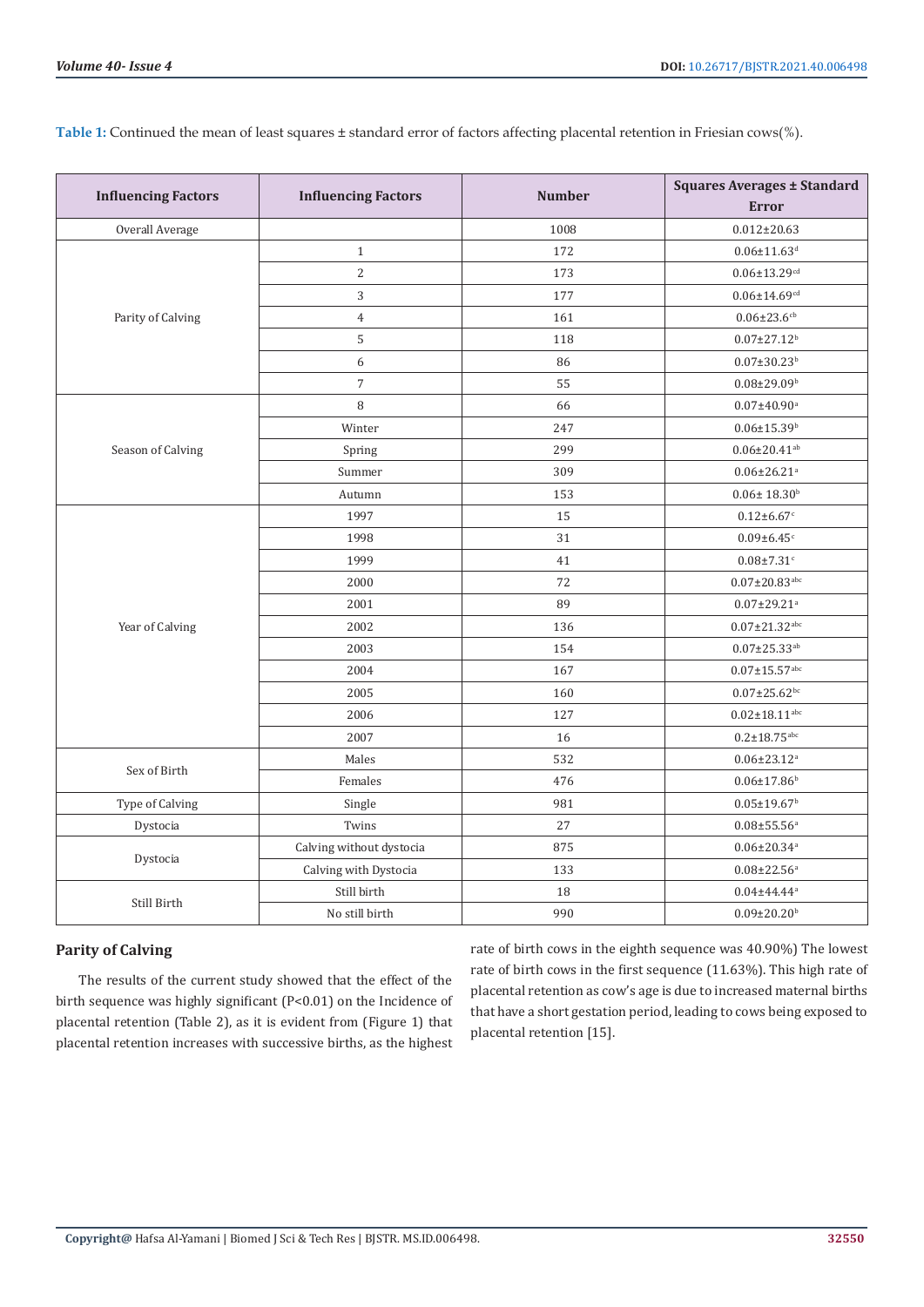

**Figure 1:** Stage of Retained Placenta.

#### **Season of Calving**

A significant effect  $(p<0.01)$  of the calving of the season was reported on the Incidence of placental retention, (Table 2), as the cows born in the summer season were more prone to placental retention (26.21%) compared to the cows bred in the winter season (15.39%). The seasonal variation is due to the difference in the degree of heat, humidity and its implications for the quantity and quality of feeds [16], as placental retention is affected by dietary factors such as a lack of mineral salts, vitamins E and B, selenium, and a deficiency of vitamin E in the feed (food), which is included in the composition of the epithelial layer of the placenta, which prevents Attachment of the placenta to the wall of the uterus during calving and prevention of retention [16].

#### **Year of Calving**

The results of the current study show that there was a highly significant effect (P<0.01) for the calving year on placenta retention, (Table 2), which was above (29.21%) for lactating cows in 2001, while the lowest rate for placenta retention was (6.45%) for birthing cows in 1998. The significant effect of placental retention is the annual differences in temperature, humidity and amount of rainfall, and the change in management systems and the quantity and quality of available fodder (Figure 2).

**Table 2:** Analysis of variance of factors affecting placental retention and abortion in Friesian cows.

| <b>Average of Squares</b> | <b>Degrees of Freedom</b> | <b>Source of the Contrast</b> |
|---------------------------|---------------------------|-------------------------------|
| $1.409**$                 |                           | Parity of calving             |
| $0.655**$                 | 3                         | Season of calving             |
| $0.589**$                 | 10                        | Year of calving               |
| $0.465*$                  |                           | Sex of calving                |
| $0.629*$                  |                           | Stillbirth                    |
| $2.569**$                 |                           | Type of calving               |
| 0.233 <sup>N.S</sup>      |                           | Dystocia                      |
| 0.147                     | 983                       | Experimental error            |

Note: N.S is not significant-  $(P<0.05)$  \* $(P<0.01)$  \*\*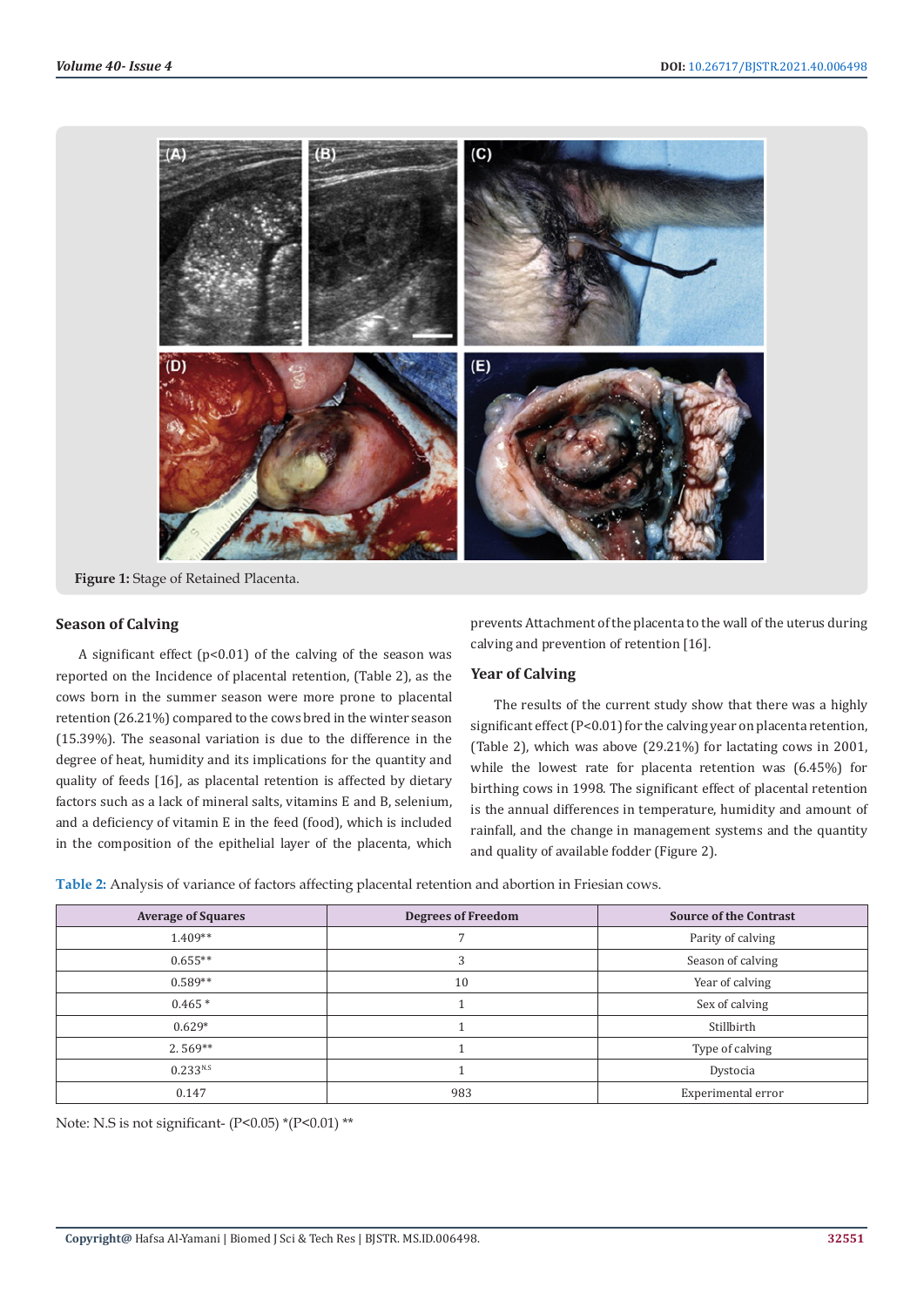

#### **Sex of Calving**

The results of the statistical analysis found that cows whose calving's were males were significantly higher  $(p<0.01)$  in the rate of placenta retention (23.12%) compared to cows whose calving's were females (17.86%). The significant effect can be attributed to most of the calving's in which the type of the calvings was born. Males are greater in size than calving's that were taken females, which leads to the occurrence of Dystocia and thus leads to retention of the placenta [16].

#### **Type of Calving**

The current study results indicate that the type of calving has a highly significant effect (p<0.01) on placental retention. Table 2. explain that type of calving shows that twin calving has a short pregnancy period [4], which leads to retention of the placenta due to incomplete physiological growth. As the present study indicated affecting of type of calving on the occurrence of retention of the placenta was disagreed to what finding 19.

#### **Dystocia**

Although there was no significant effect  $(P < 0.05)$  of Dystocia on placenta retention (Table 2), the results of the present study showed that the rate of placental retention in Dystocia is higher (22.56%) compared to the speed of retention of placenta among cows without Dystocia (20.34%).

#### **Stillbirth**

 The results of the statistical analysis of the current study found that stillbirth had a significant effect (P <0.05) on the rate of placental retention.

#### **Discussion**

(Table 1) The rate of placental retention obtained in this study is comparable to what [16] found in Egypt (19.1%) and less than placental retention found by 17 in Spain. (22.1%) However, the rate of placental retention is much higher than the range (3.0- 12.5) that several researchers [17,18] found in Spain. The results study of affecting parity of calving on the occurrence placental retention significant effect and it were identical to investigated by many researchers [1,9]. The affecting of season of calving on the exposure to placental retention results in this study was agreed to a significant effect, to what reported by [19,10]. In this investigation, having a significant effect of calving year on the rate of retention of the placenta was supported by [15,16]. This result agreed in terms of the presence of a significant effect of the sex of born on retention of the placenta with [20,15]and contradict [21,4]. As the present study indicated affecting of type of calving on the occurrence of retention of the placenta was disagreed to what mentioned in findings 19. The results of this study in terms of lack of significant effect of Dystocia on placental retention were consistent with that found by 5. These results were contradictory to that of [22,10].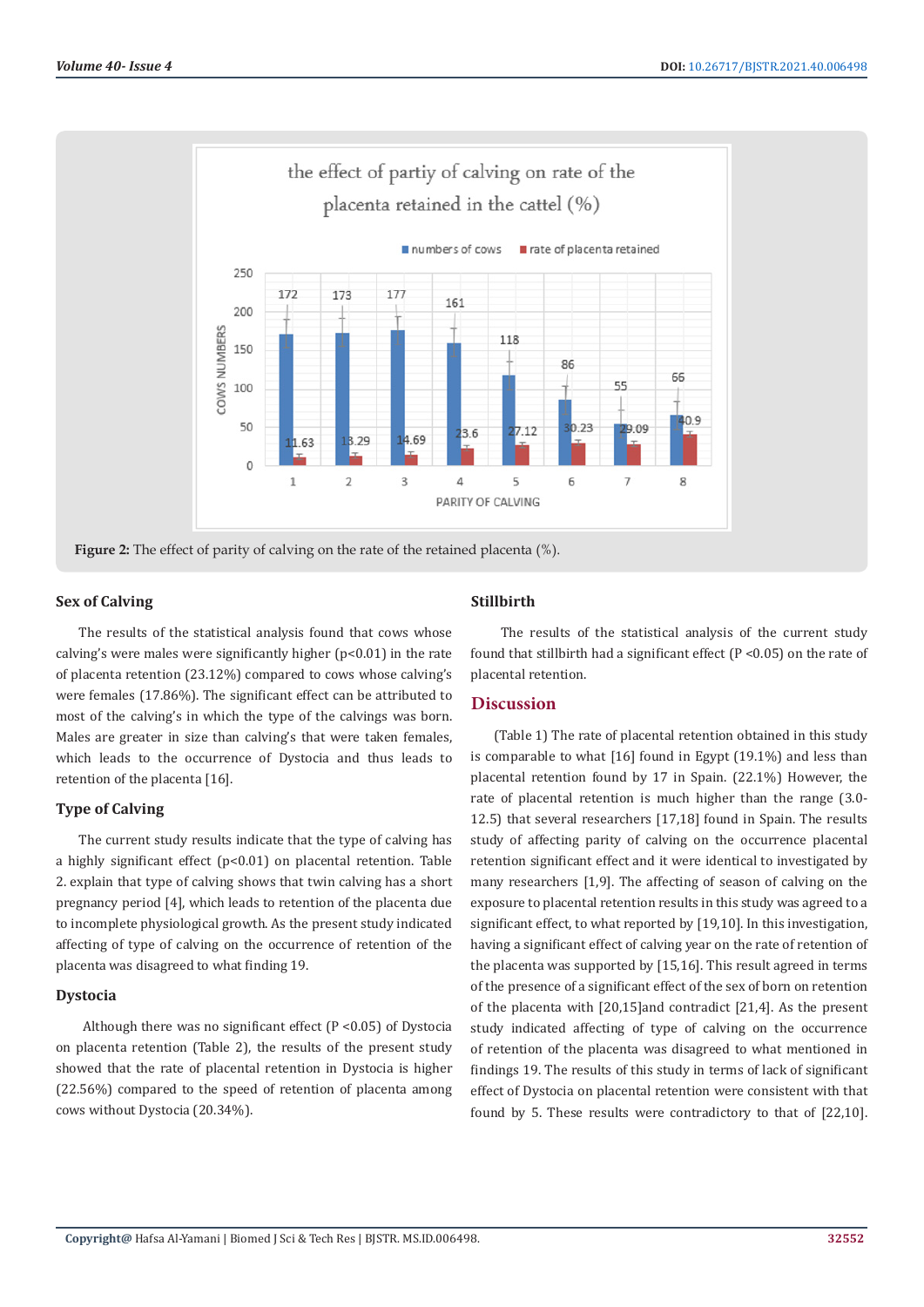(Table 1) the significant effect of stillbirth on placental retention may be attributed to the fact that deceased births are often from Dystocia, leading to the occurrence of retention of the placenta in mothers [15,23-29].

#### **Conclusion**

Parity of Calving was Affected High Significantly in Incidence retained placenta, Parturned Cows in the eight Parity High retained placenta, Calving Season had Significant Effect on the retained placenta, the Highest and Lowes Incidence of Dystocia. Among Summer– and winter– born Calves. Year of Calving was Affected High Significantly in Incidence retained placenta. Retained Placenta among Single and Twins Calves and Males and Females, the Effects of Dystocia on Retained Placenta Lacked Significance. Stillbirth was affected significantly in the retained placenta.

#### **Acknowledgement**

 This research article was part of my master thesis study. My thanks to Professors Nadim.Koşum and M.A. AL-karmah for them guidance and review my research.

#### **Authors' Contributions**

Hafsa wrote the manuscript. Both authors have read and approved the final manuscript.

#### **Author Details**

1 am Hafsa Al Yamani. PhD in breeding Animal Çukurova University - Turkey, currently in post-doctoral research stage Ege University - Izmir - Turkey, MA in animal breeding Sana'a University - Yemen, Bachelor's degree in agriculture (animal production). I have experience in the field of animal production, management, and genetic, animal breeding and improvement.

#### **Funding**

The materials and laboratory equipment of this research was supported by department of animal production faculty of animal science Sana'a University.

#### **Availability of Data and Materials**

 Data sharing is not applicable to this article as no datasets were generated during the current study.

### **Consent for Publication**

Not applicable.

#### **Competing Interests**

The authors declare that they have no competing interests.

#### **References**

1. Rajala, P J y Grö[hn \(1998\) Effects of Dystocia, Retained Placenta, and](https://pubmed.ncbi.nlm.nih.gov/9891264/)  [Metritis on milk yield in Dairy Cows. J Dairy Sci 81\(12\): 3172-3181.](https://pubmed.ncbi.nlm.nih.gov/9891264/)

- 2. Bar D, E Ezra (2004) Effects of Common Calving Diseases on Milk Production in High Yielding Dairy Cows. J Vet Med 60(4).
- 3. [Erb H N, S WMartin \(1980\) Interrelationships between Production and](https://pubmed.ncbi.nlm.nih.gov/7440822/) [Reproductive Diseases in Holstein Cows. Age and Seasonal Patterns. J](https://pubmed.ncbi.nlm.nih.gov/7440822/) [Dairy Sci 63\(11\): 1918-1924.](https://pubmed.ncbi.nlm.nih.gov/7440822/)
- 4. [Tolera T, W Ahmed \(2017\) Economic and reproductive impacts of](https://www.researchgate.net/publication/317617884_Economic_and_Reproductive_Impacts_of_Retained_Placenta_in_Dairy_Cows) [retained placenta in dairy cows. Journal of reproduction and infertility](https://www.researchgate.net/publication/317617884_Economic_and_Reproductive_Impacts_of_Retained_Placenta_in_Dairy_Cows) [8\(1\): 18-27.](https://www.researchgate.net/publication/317617884_Economic_and_Reproductive_Impacts_of_Retained_Placenta_in_Dairy_Cows)
- 5. [Tolera T, W Ahmed \(2017\) Economic and reproductive impacts of](https://www.researchgate.net/publication/317617884_Economic_and_Reproductive_Impacts_of_Retained_Placenta_in_Dairy_Cows) [retained placenta in dairy cows. Journal of reproduction and infertility](https://www.researchgate.net/publication/317617884_Economic_and_Reproductive_Impacts_of_Retained_Placenta_in_Dairy_Cows) [8\(1\): 18-27.](https://www.researchgate.net/publication/317617884_Economic_and_Reproductive_Impacts_of_Retained_Placenta_in_Dairy_Cows)
- 6. [Tolera T, W Ahmed \(2017\) Economic and reproductive impacts of](https://www.researchgate.net/publication/317617884_Economic_and_Reproductive_Impacts_of_Retained_Placenta_in_Dairy_Cows) [retained placenta in dairy cows. Journal of reproduction and infertility](https://www.researchgate.net/publication/317617884_Economic_and_Reproductive_Impacts_of_Retained_Placenta_in_Dairy_Cows) [8\(1\): 18-27.](https://www.researchgate.net/publication/317617884_Economic_and_Reproductive_Impacts_of_Retained_Placenta_in_Dairy_Cows)
- 7. Whittier J C, G J Thorne (2007) Assisting the Beef Cow at Calving Time. Published by Unversity Extension University of Missour-Columbia.
- 8. Kress D D, D E Doombos, D C Anderson (1990) Performance of Crosses among Hereford, Angus and Simmental Cattle with Different Levels of Simmental Breeding: IV. Maternal Heterosis and Calf Production, By Two-Year-Old Dams. J Anim Sci 68: 54 -63.
- 9. Bruun J A K Ersbø[lL, L Alboan \(2002\) Risk Factors for Metritis in Danish](https://pubmed.ncbi.nlm.nih.gov/12069780/) [Dairy Cows. Prev Vet Med 54\(2\): 179-90.](https://pubmed.ncbi.nlm.nih.gov/12069780/)
- 10. Bar, D, E Ezra (2004) Effects of Common Calving Diseases on Milk Production in High Yielding Dairy Cows. J Vet Med 60(4).
- 11. [Bell M J, D J Roberts \(2007\) Effect of Twinning on the Feed Intake,](https://www.researchgate.net/publication/248565444_Effect_of_twinning_on_the_feed_intake_performance_and_health_of_dairy_cows) [Performance and Health of Dairy Cows. Livest Prod Sci 107\(2\): 274-281.](https://www.researchgate.net/publication/248565444_Effect_of_twinning_on_the_feed_intake_performance_and_health_of_dairy_cows)
- 12. [Bicalho R C, K N Galvao, S H Cheong, R O Gilbert, L D wamick, et al. \(2007\)](https://pubmed.ncbi.nlm.nih.gov/17517720/) [Effect of Stillbirths on Dam Survival and Reproduction Performance in](https://pubmed.ncbi.nlm.nih.gov/17517720/) [Holstein Dairy Cows. J Dairy Sci 90\(6\): 2797-2803.](https://pubmed.ncbi.nlm.nih.gov/17517720/)
- 13. [Bicalho R C, K N Galvặo, L D Warnick CL Guard \(2008\) Stillbirth](https://pubmed.ncbi.nlm.nih.gov/18191485/) [Parturition Reduces Milk Production. Prev Vet Med 84: 112- 120.](https://pubmed.ncbi.nlm.nih.gov/18191485/)
- 14. [Echternkamp S E, K E Gregory \(1999\) Effects of Twinning on Postpartum](https://www.researchgate.net/publication/13226682_Effects_of_twinning_on_postpartum_reproductive_performance_in_cattle_selected_for_twin_births) [Reproductive Performance in Cattle Selected for Twin Births. J Anim Sci](https://www.researchgate.net/publication/13226682_Effects_of_twinning_on_postpartum_reproductive_performance_in_cattle_selected_for_twin_births) [77\(1\): 48- 60.](https://www.researchgate.net/publication/13226682_Effects_of_twinning_on_postpartum_reproductive_performance_in_cattle_selected_for_twin_births)
- 15. Muller L D, M J Owens (1973) Factors Associated with the Incidenece of Retained Placenta. J Dairy Sci 57(6): 725-728.
- 16. [Joosten I, P Van Eldik, L Elving, G J W Vander Mey \(1987\) Factors Related](https://www.sciencedirect.com/science/article/abs/pii/0378432087900157) [to the Etiology of Retained Placenta in Dairy Cattle. Anim Reprod Sci](https://www.sciencedirect.com/science/article/abs/pii/0378432087900157) [14\(4\): 251- 262.](https://www.sciencedirect.com/science/article/abs/pii/0378432087900157)
- 17. [Ghanem M, A H Shalaby, S Sharawy, N Saleh \(2002\) Factors Leading](https://www.researchgate.net/publication/249884628_Factors_Leading_to_Endometritis_in_Dairy_Cows_in_Egypt_with_Special_Reference_to_Reproductive_Performance) [to Endometritis in Dairy Cows in Egypt with Special Reference to](https://www.researchgate.net/publication/249884628_Factors_Leading_to_Endometritis_in_Dairy_Cows_in_Egypt_with_Special_Reference_to_Reproductive_Performance) [Reproductive Performance. J repord and develop 48\(4\): 371-375.](https://www.researchgate.net/publication/249884628_Factors_Leading_to_Endometritis_in_Dairy_Cows_in_Egypt_with_Special_Reference_to_Reproductive_Performance)
- 18. [Swai E S, P Kyakaisho, M S Ole-Kawanara \(2007\) Studies on the](http://www.lrrd.org/lrrd19/5/swai19061.htm) [Reproductive Performance of Crossbred Dairy Cows Raised on](http://www.lrrd.org/lrrd19/5/swai19061.htm) [Smallholder Farms in Eastern Usambara Mountains, Tanzania. Livestock](http://www.lrrd.org/lrrd19/5/swai19061.htm) [Research for Rural Development 19\(5\): 1-14.](http://www.lrrd.org/lrrd19/5/swai19061.htm)
- 19. [Ettema J F, E P Santos \(2004\) Impact of Age at Calving on Lactation,](https://pubmed.ncbi.nlm.nih.gov/15328299/) [Reproduction, Health, and Income in first-parity Holsteins on](https://pubmed.ncbi.nlm.nih.gov/15328299/) [Commercial farms. J Dairy Sci 87\(8\): 2730.](https://pubmed.ncbi.nlm.nih.gov/15328299/)
- 20. [Yasar Akar, yildiz Hamit \(2005\) Concentrations of Some Minerals in Cow](https://www.researchgate.net/publication/289204628_Concentrations_of_some_minerals_in_cows_with_retained_placenta_and_abortion) [with Retained Placenta and Abortion. J Vet Anim Sci 29\(5\): 1157-1162.](https://www.researchgate.net/publication/289204628_Concentrations_of_some_minerals_in_cows_with_retained_placenta_and_abortion)
- 21. [Patterson D J, R ABellows, P J Burfening \(1981\) Effects of Caesarean](https://pubmed.ncbi.nlm.nih.gov/7319962/) [Section, Retained Placenta and Vaginal or Uterine Prolapse on](https://pubmed.ncbi.nlm.nih.gov/7319962/) [Subsequent Fertility in Beef Cattle J Anim Sci 53\(4\): 916-921.](https://pubmed.ncbi.nlm.nih.gov/7319962/)
- 22. [Thompson J R, E J Pollak, C L Pelissier \(1983\) Interrelationships](https://www.sciencedirect.com/science/article/pii/S0022030283819092) [of Parturition Problems, Production of Subsequent Lactation,](https://www.sciencedirect.com/science/article/pii/S0022030283819092) [Reproduction, and Age at A first Calving. J Dairy Sci 66\(5\): 1119-1127.](https://www.sciencedirect.com/science/article/pii/S0022030283819092)